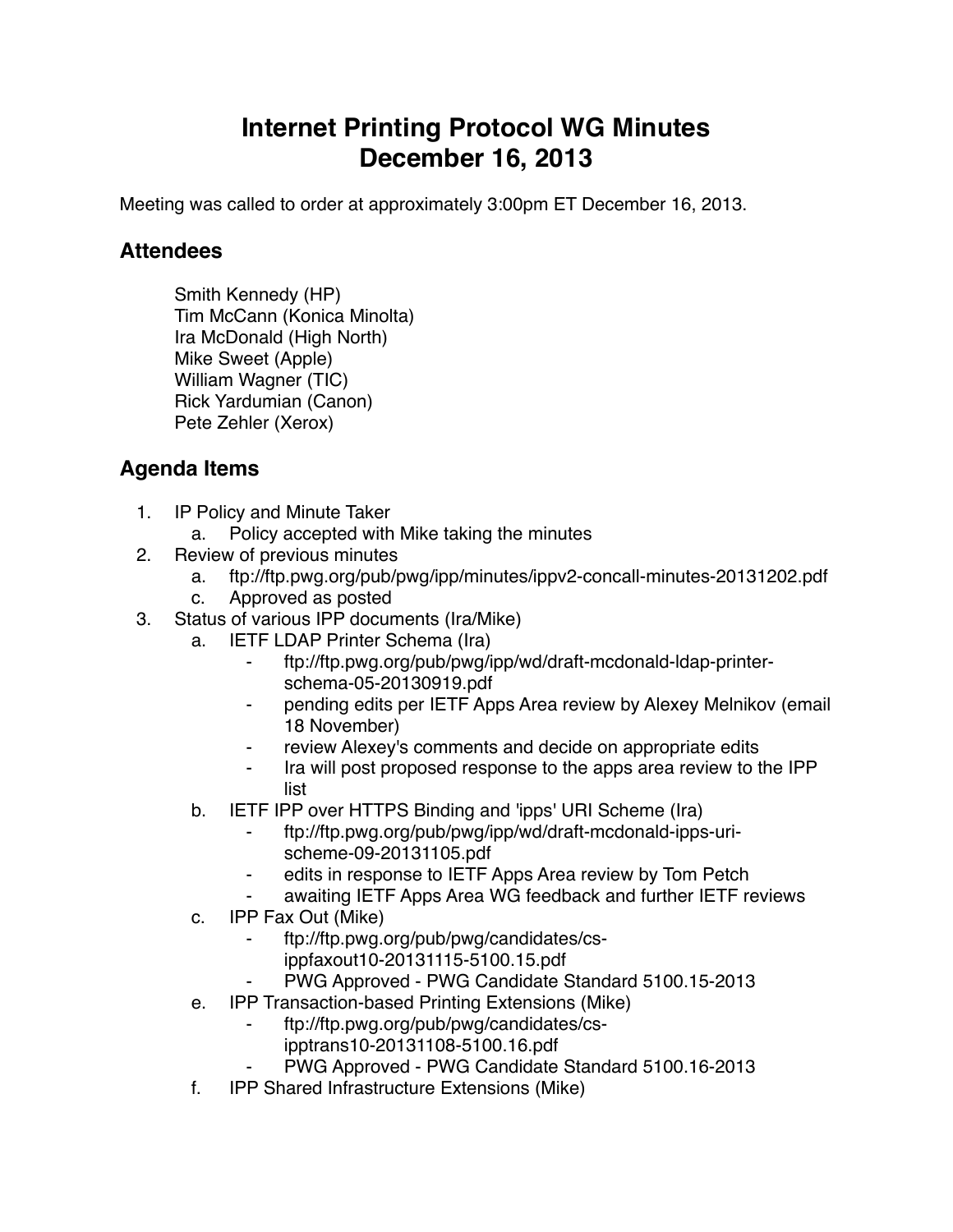- ⁃ ftp://ftp.pwg.org/pub/pwg/ipp/wd/wd-ippsix10-20131209-rev.pdf
- ⁃ Prototope draft
- waiting for prototype reports
- g. IPP Self-Certification (Mike)
	- ⁃ ftp://ftp.pwg.org/pub/pwg/ipp/wd/wd-ippeveselfcert10-20131014 rev.pdf
		- waiting for new draft from Mike (from October F2F review)
- 4. Review of IPP Scan Service (Pete Zehler)
	- a. ftp://ftp.pwg.org/pub/pwg/ipp/wd/wd-ippscan10-20131105.pdf
	- b. continue review at section 7.3 (from 2 December)
	- c. 7.4 InputRegionsSupported missing an N
	- d. 7.4.1:
		- Fix spelling of destination-uri-schemes-supported (rui -> uri)
		- ⁃ Update wording of tel/sip/sips prohibition MUST NOT support, Clients MUST use a FaxOut service or MUST direct to an IPP destination (scan to print or scan to fax indirectly through an IPP Printer)
		- ⁃ CONDITIONALLY REQUIRED "ftp", "ftps", "http", "https", SHOULD support "ipp", "ipps", "mailto", and "smb".
		- ⁃ "The CONDITIONALLY REQUIRED ...", "Printers that support Push Scan MUST support this attribute."
		- ⁃ "Consistently ignore" fax URI scheme, since IETF rejected it. That will go into IIG2.
		- The CONDITIONALLY REQUIRED "destination-uri-schemessupported" Scan Service attribute lists the supported "destinationrui" URI schemes. Printers that support Push Scan MUST support this attribute and the values "ftp", "ftps", "http", and "https" and SHOULD support "ipp", "ipps", "mailto", and "smb".
		- Separate paragraph to talk about fax URI schemes
	- e. 7.5.1:
		- Reference PWG 5100.8 section 3 for how the -actual values are generated.
	- f. 8.2: Add a keyword to indicate that the user needs to do something at the scanner
	- g. 11: Maybe reference security considerations from SM Scan service spec, otherwise pull in content from Nancy's prior work on MFD Model / Scan
		- Action: Bill/Ira to find Nancy's security considerations for Scan
- 5. Review of IPP Implementor's Guide v2.0 (Smith)
	- a. ftp://ftp.pwg.org/pub/pwg/ipp/wd/wd-ippig20-20131002-rev.pdf
	- b. continue review at section 7 (from October F2F)
	- c. 6: Add reference to RFC 3196
	- d. 7:
- 7 new HTTP/1.1 RFCs in final review, probably will get published early next year
	- http://tools.ietf.org/wg/httpbis/
- Also updates to HTTP Basic/Digest authentication:
	- http://tools.ietf.org/wg/httpauth/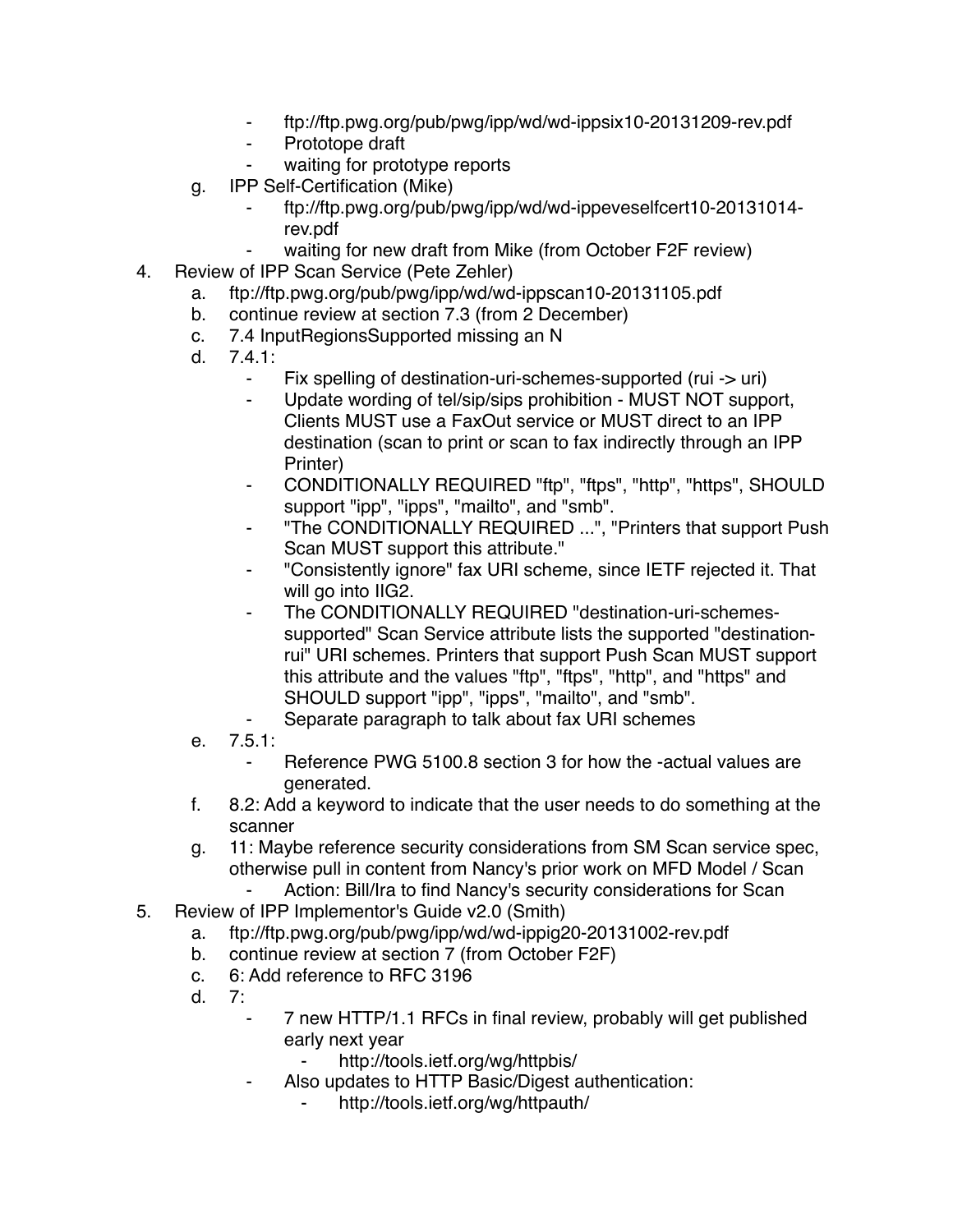- Add one sentence/paragraph about HTTP/2.0 work-in-progress?
- e. 7.1:
	- Break up client and server into 7.1.1 and 7.1.2
	- Switch to numbered listed instead of bulleted lists
	- Line 1041/1042: "allows the HTTP client to check the authentication requirements of the HTTP server before sending the complete HTTP message body."
	- Line 1043: "In its first request to a HTTP server, the HTTP client SHOULD:"
	- Line 104-1045: Merge: "Include "Expect: 100-continue" in the request headers and wait up to 1 second for a response from the HTTP server, and ..."
	- Numbered list for 1046-106: Numbered list
	- ⁃ "continue sending the message body"
	- Lines 1049-1051: If a HTTP 301 Moved Permanently or 302 Moved Temporarily status code is returned for a POST or PUT request, the HTTP client SHOULD fail the request as this is likely a configuration error. If a HTTP 301 Moved Permanently or 302 Moved Temporarily status code is returned for a GET or HEAD request, the HTTP client SHOULD redirect its request to the new URI unless doing so would result in a downgrade from a secure transport, e.g., "https://", to a non-secure transport, e.g. "http://".
	- Line 1058: "re-send the HTTP request. This HTTP server is nonconforming..."
	- Line 1060: "If a HTTP 401 Unauthorized status code is returned, resend the HTTP request ..."
	- Line 1062: "403 Forbidden", "the HTTP client SHOULD fail..."
	- Line 1063: "If a HTTP 417 Expectation Failed status code is returned, the HTTP client SHOULD re-send the HTTP request without the Expect header."
	- ⁃ Line 1064: "If a HTTP 426 Upgrade Required status code is returned and the Upgrade response header contains a TLS identifier, the HTTP client SHOULD upgrade the connection to TLS [RFC2817] and then re-send the HTTP request."
	- Any other status code is a hard error, HTTP client SHOULD terminate the current connection and SHOULD NOT continue to send requests to this HTTP server
	- Line 1067: "The HTTP server SHOULD:"
	- Server stuff:
		- Numbered lists, re-word using If structure,
		- Talk about reasons why not to use redirection
		- ⁃ 200 means HTTP request is OK, parenthetically mention that IPP request message might not be authorized/valid/etc.)
		- ⁃ 401 for authentication-required (WWW-Authenticate contains the list)
		- ⁃ 403 for authenticated but not allowed or not allowed from client